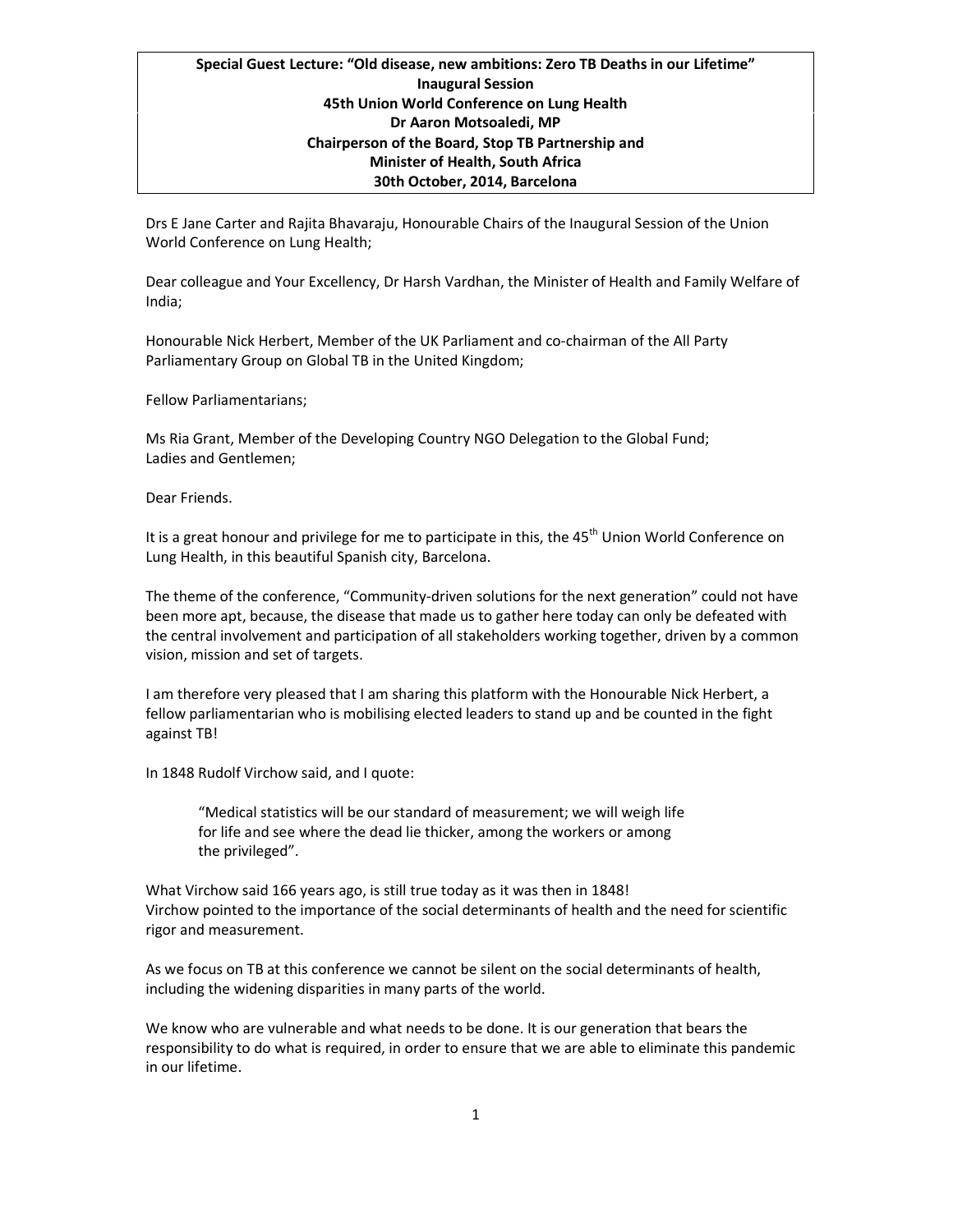TB has been a deadly companion of human society through many millennia and appears to be able to resist everything that we have tried in the past!

In his book, "Infections and Inequalities", Professor Paul Farmer, the Presley Professor at Harvard Medical School made the following astute observation:

"In 1995, more people died of TB than any other year in history. At least, thirty million people will die from Tuberculosis in the next ten years if current trends continue. Millions more will watch helplessly as friends and family members waste away, racked with coughing and sweating with fever. They may wish that medical science could cure this terrible disease. The truth is, medical science can. Since 1952, the world has had effective and powerful drugs that could make every single TB patient well again".

Exactly 14 years ago, Professor Farmer himself again lamented the state of TB in the world:

"The doctor in me insists that no one should die of tuberculosis today; it's completely curable. Yet it is at the same time, the world's leading infectious cause of death among young adults. An estimated three million people are dying each year from Tuberculosis.

This figure comes as a surprise to many, who read more frequently in their newspapers about Ebola or "flesh-eating bacteria" than about Tuberculosis. Exacting its toll among the world's poor, tuberculosis has ceased to occasion much interest, either in scientific circles or in the popular press….Tuberculosis has been virtually ignored for 20 years and more.

Exactly a decade ago, our departed world icon, Nelson Mandela, himself a former sufferer of TB said the following during the International AIDS Conference held in Bangkok, Thailand in 2004, and I quote:

"The world has made defeating AIDS a top priority. This is a blessing. But TB remains ignored. Today we are calling on the world to recognize that we can't fight AIDS unless we do much more to fight TB as well".

Bar some progress as reported in the recently released World TB report by the World Health Organisation, the world today is still confronted with the challenges of combating TB! The Global TB Report 2014 estimates that 9 million people were infected with TB, and 1.5 million, succumbed to its devastation in 2013. The situation is worsened by our inability to find 3 million of those infected in order to provide them with life-saving drugs.

It is interesting that Prof Farmer made reference to Ebola, which coincidentally, 14 years later has reared its head with the outbreak currently sweeping through three countries in West Africa. This disease, with a case fatality rate of about 50% has grasped the attention of the world, maybe even much more than HIV and AIDS, the twin epidemic to TB. As at the 25<sup>th</sup> of October 2014, there had been 10,141 cases notified, and 4,922 deaths reported.

The global response to Ebola has revealed two contradictory, and yet understandable sets of situations: That the world can respond fairly rapidly to a health crisis; but also, that our health systems, particularly in developing countries, are weak, especially, with regard to community engagement, social mobilisation, laboratory services, case management, surveillance and contact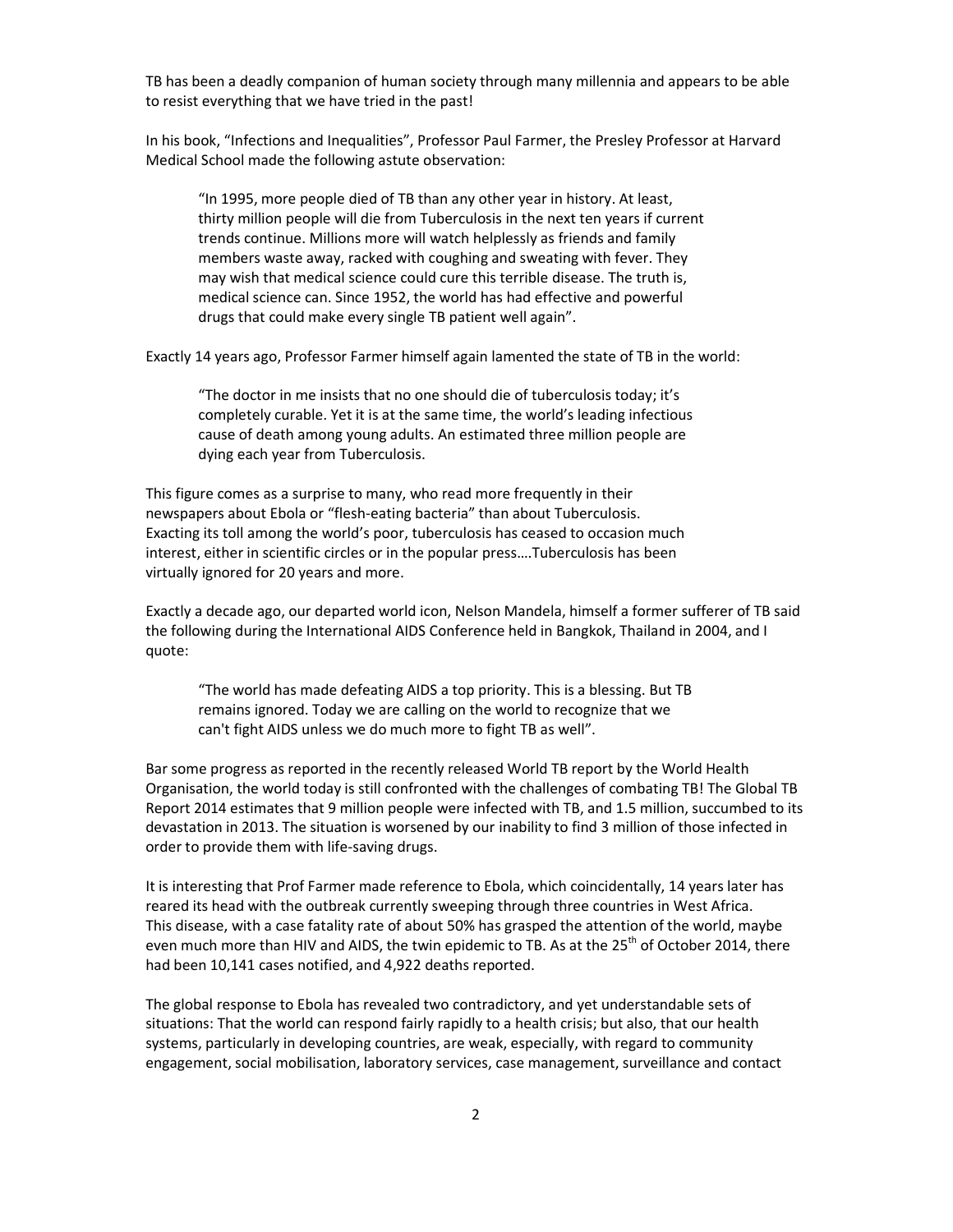tracing. I don't need to tell this audience that these would be the very same health system requirements needed for the successful management of TB.

Of course, the exception is the historic lack of global urgency and resolve to fight TB, a disease that, as I have already said, infected and killed 9 million and 1.5 million people respectively in 2013 alone. It seems as if, we have grown accustomed to the presence of TB and also have come to accept the inevitability of the human suffering it causes. With familiarity comes the threat of fatalism and complacency.

We have until recently had no new medicines to treat TB. In addition, our vaccine is 90 years old. As a global community, we spend less than a third of the money needed for research to get us effective tools to beat this disease. As noted in the Global TB Report there is a \$2 billion gap in funding for TB.

Despite the progress reported by the Global TB report, this progress is far too slow as it comes nowhere what is needed to eliminate TB by 2035. The number of new cases is reducing by only 1.5 percent per year! If we continue at this rate, we will take 200 years to end the epidemic. I think we can all agree that none of us will be around in 2214!

This statistic should send alarm bells ringing throughout the world! It should be a major wake up call – just like Ebola is!

How can it be that billions of dollars are spent on detecting and treating TB every year and yet, we don't see a major reduction in new cases? What are we doing wrong?

We appear to be doing more of the same, even when we know that the strategies we are using are not giving us the acceleration that we need. We need to ask ourselves some difficult questions over the next coming few days of this conference. What do we need to do differently?

What can we learn from successes in fighting other diseases such as providing bed nets against malaria, providing ARV treatment to people living with HIV which improved their quality of life - all of which seemed impossible before. We need to break down prejudices and structural obstacles to progress. We need to upscale interventions we know work, such as early TB screening of vulnerable populations and preventive treatment. This includes miners, prisoners, children and people suffering from diabetes. Closer collaboration, and in fact, integration of the TB and HIV responses is critical to our success.

The deadline for the Millennium Development Goals is December 2015 as we well know. Although the MDG process aimed to add impetus to the response needed to tackle under-development, including public health challenges such as TB and HIV, there remains a lot of "unfinished business" that we should incorporate into our future plans.

The post 2015 agenda must incorporate MDG 4 (child mortality), MDG 5 (maternal mortality) and MDG 6 (TB, HIV/AIDS and Malaria) as well as non-communicable diseases, including diabetes which predisposes its victims to TB as well as Universal Health Coverage.

We should set ambitious new goals to address the daunting challenges that will face our world over the coming 15 years, especially as many countries and regions seem to be off course to meet the MDG targets for TB. We need bold ideas and targets, and we can learn a lot from our counterparts in the HIV/AIDS field.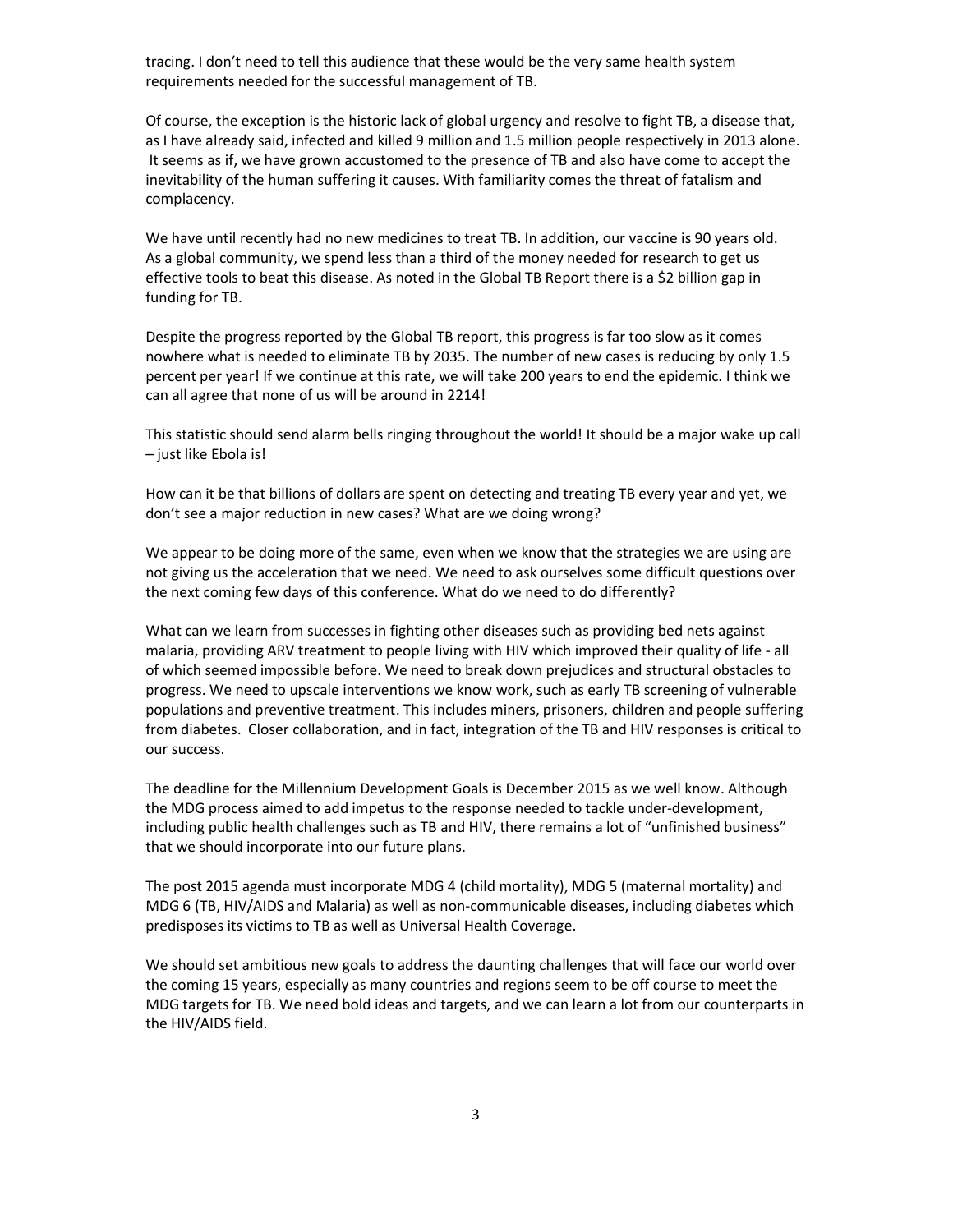The WHO's "End TB Strategy" which was adopted in May this year by Health Ministers from 194 countries during the World Health Assembly is a step in the right direction and an excellent platform to eliminate TB as a global pandemic by 2035. I am sure you are all aware that, having a good plan does not necessarily mean success. A good plan is one that gets implemented.

Nonetheless, the Strategy sets goals and outlines what needed to reach them. The Strategy is premised on 3 important pillars, namely:

- 1. Integrated patient-centred TB care and prevention
- 2. Bold policies and supportive systems
- 3. Intensified research and innovation

The Strategy is further underpinned by 4 important principles:

- 1. Government stewardship and accountability with monitoring and evaluation
- 2. Building a strong coalition with civil society and communities
- 3. Protecting and promoting human rights, ethics and equity
- 4. Adaptation of the strategy and targets at country level

However, the strategy, as the  $4<sup>th</sup>$  principle dictates, needs to be translated from these broad lines into action on the ground. We have no time to lose. We need to accelerate bending the curve of new infections downwards from a reduction of less than 2 percent per year today to at least 10 percent per year by 2025, if we are to have any chance of succeeding.

The Stop TB Partnership, which I have the privilege of serving as its Chairperson, is, with technical expertise provided by WHO and development partners, developing the next "Global Plan to Stop TB 2016 – 2020" which aims to provide concrete and costed proposals on how we can achieve our goal.

The Plan, which will be ready in a year's time, will suggest interventions that countries with similar challenges can use to break new ground in developing new, additional actions to reduce new infections and save more lives.

Countries will be divided into 9 sets, whereby, countries with similar characteristics will be clustered together with package of interventions outlined for each set.

At the recent International AIDS conference in Melbourne, new HIV targets were announced. This is the 90/90/90 set of targets! It is catchy and easy to remember and to communicate. It is about:

- 90% of people tested for HIV;
- 90% of those tested positive initiated on treatment; and
- 90% of those on treatment are virally suppressed.

If have accepted the 90/90/90 targets for HIV and AIDS, can't we adopt a similar approach for TB? Can't we aim to screen at least 90% of vulnerable groups for TB? Can't we aim to test at least 90% of those suspected of having TB; Can't we aim to initiate on treatment, at least 90% of those that test positive within 2 days?; and Can't we aim to attain at least a 90% treatment success rate of those on treatment? So, TB can have it's four 90s!

As the Minister of Health of South Africa, I have a responsibility towards the country and fighting TB is a central part of that responsibility. But as the Chair of the Stop TB Partnership and the Partnership's 1,200 member organizations, I have an even greater global responsibility!